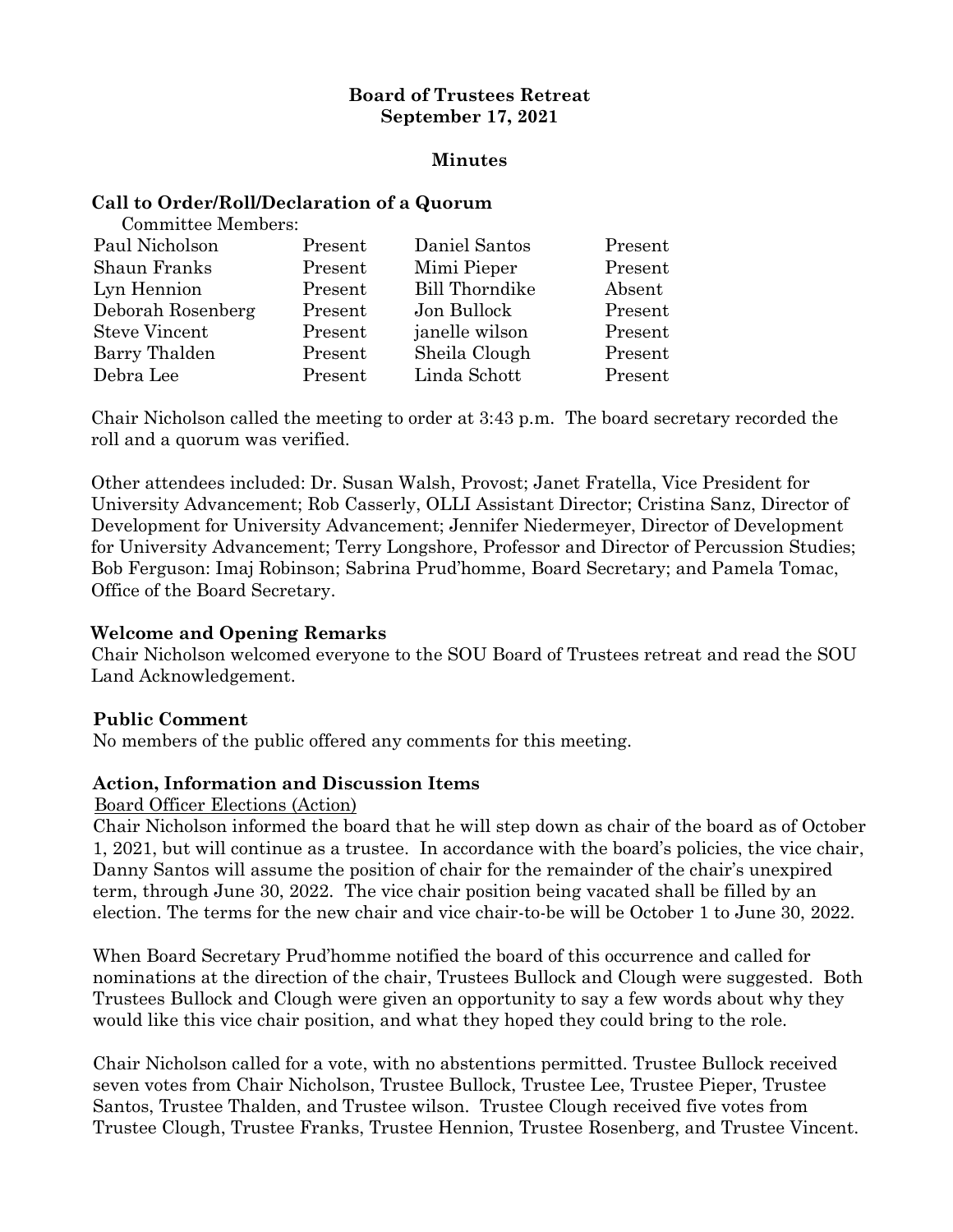With a majority of votes, Trustee Bullock was elected to the position of vice chair. Chair Nicholson thanked both nominees for their service to the board and the institution.

Next year, in accordance with the normal term cycles, the board will employ its codified process for officer elections.

#### Presidential Search Update and Discussion

Vice Chair Santos informed the board that the presidential search was well into the process for recruiting and turning to selecting candidates to interview. He reviewed the composition and role of the committee, and noted that SOU has contracted with the Parker Executive Search (PES) firm to assist the university in the presidential search process.

Through the September 8 application deadline, PES and others worked to recruit candidates. Once an announcement was made, many applicants came right away. Additional work was needed to recruit those candidates still doing their due diligence, placing PES in hundreds of conversations with potential candidates. There are 100 applicants, which is well beyond what was expected. There is a lot of homework for the Presidential Search Committee to process for interviews to be held on September 30 and October 1. The next milestone is to decide who to interview. The cabinet will be utilized as a resource, as designated by the board and as in the past search, to listen in to the interviews and be available to answer any questions for additional insights.

Through the search, Parker recruited 14 women and 19 Black, Indigenous, and People of Color (BIPOC) applicants, as SOU actively pursued diverse candidates. From the upcoming interviews, three to five candidates will be selected for on-campus interviews during the weeks of October 11, 18, and 25. Due to COVID, three possible interview scenarios have been developed. These scenarios, as noted in the materials, for finalists to 1) come to campus with COVID limitations; 2) have a combination of virtual, on-campus visits; or 3) attend interviews virtually. Regardless of the scenario, the final two must come to campus.

Once a selection for president has been made, the board will have to authorize the chair to negotiate a contract. If the first selected candidate does not work out, the chair could proceed to the second candidate, if authorized by the board to do so.

Vice Chair Santos offered tremendous thanks to everyone on the campus including the board for the passion displayed in this search, including President Schott who has been available to speak to candidates expressing interest and due diligence.

Responding to Trustee Vincent, Vice Chair Santos confirmed that while the process is transparent, the candidates' identities are confidential until the on-campus interviews, at which time the semi-finalist candidate names will become public. A quick turnaround will be necessary so as not to leave the semi-finalists and finalists unduly exposed.

# Presidential Transition Discussion: The Board's Role and Setting up the Next President for **Success**

Chair Nicholson said the purpose of this item is to talk with the president and among trustees about important considerations in the process of a presidential transition. President Schott led the discussion on best transitional practices.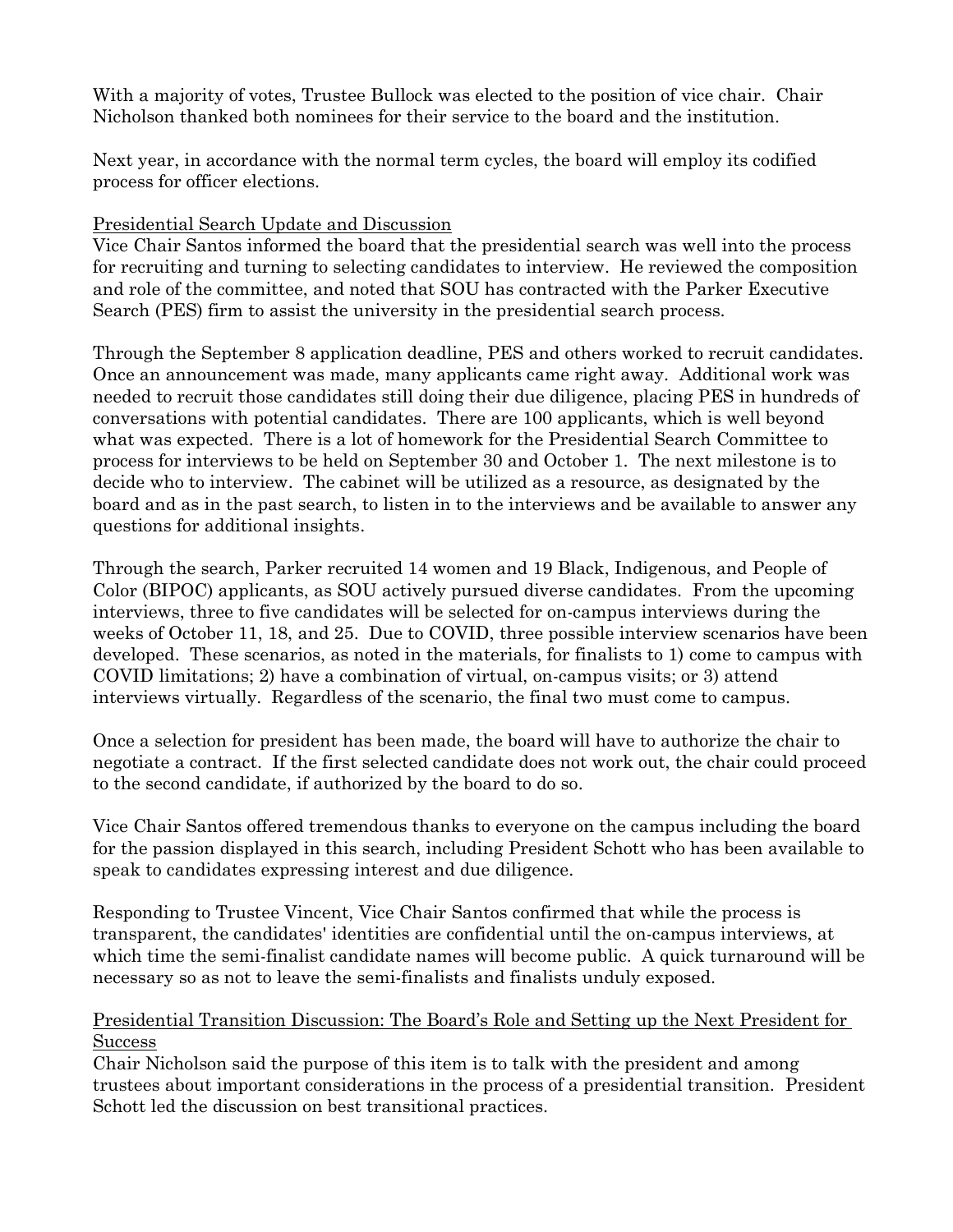President Schott shared that she does not have vivid memories of her transition. It was a fire hydrant of experiences and information. Ms. Prud'homme and Ms. Liz Shelby led her through in a way that helped her learn; although she does not recall the scaffolding but just recalls going 90 miles per hour fairly continually. The simplified approach is to turn the volume of the water hose back a bit and make it into a nourishing stream. It is everyone's responsibility to integrate the new president and it is a year-long process. Key to this process is the role of the cabinet; the cabinet has done this before, knows what they are doing, and works effectively as a team.

Some best practices for the board are to expect that the campus will have a mechanism for orienting the new president which is around building relationships and knowledge, and in what priority. Some of this will depend on the president's thoughts and goals. There will be more work than they can do in the immediate future. It would be helpful if the president's spouse or partner's role would be specifically defined so that no one is disappointed or biased against the president's spouse or partner.

Vice Chair Santos asked if assessing the new president somewhere early on would be constructive for the new president in order to offer a board review or assistance. President Schott said that this was not done when she came in, but it is a good idea to conduct a 60 to 90-day confidential check-in, not a performance review but a time to give feedback. Trustee Bullock agreed that the developmental assessment would be an opportunity to show board support and be instrumental in assisting the new president. Trustee Bullock would have an interest in being a part of that process.

President Schott thought that it would be helpful for each trustee to complete a simple document for the new president stating what are their worries about the future, what excites them about the future, what impacts are occurring in their business, and in their field what new jobs do they see emerging? Is there something they want to be sure the new president is attending to? This would provide good information and help the new president get to know each board member.

President Schott also made several suggestions for trustees to consider regarding helping a new president transition such as developing relationships off-campus; defining what is expected of the president during the board meetings; considering an executive coach; creating a transition committee; having a 90-day check-in and 6-month review; designating an on-call trustee, and others.

Chair Nicholson and Vice Chair Santos agreed that it takes a while to figure out state funding, PERS, and the financial aspects, and that sharing knowledge and insights of the HECC and the commissioners would be crucial information for the new president.

Chair Nicholson asked Ms. Prud'homme to develop a document similar to the one that was formed for President Schott that would incorporate President Schott's transition notes, staff and faculty information, and board elements with a board review at the draft level.

Trustee Clough, having experienced a recent transition, shared the tool of a success profile that seemed to fit in with setting goals and identify what success looks like in the first six months. Having this would be useful in knowing what the board was looking for, understanding how they are doing as well as barriers are they facing.